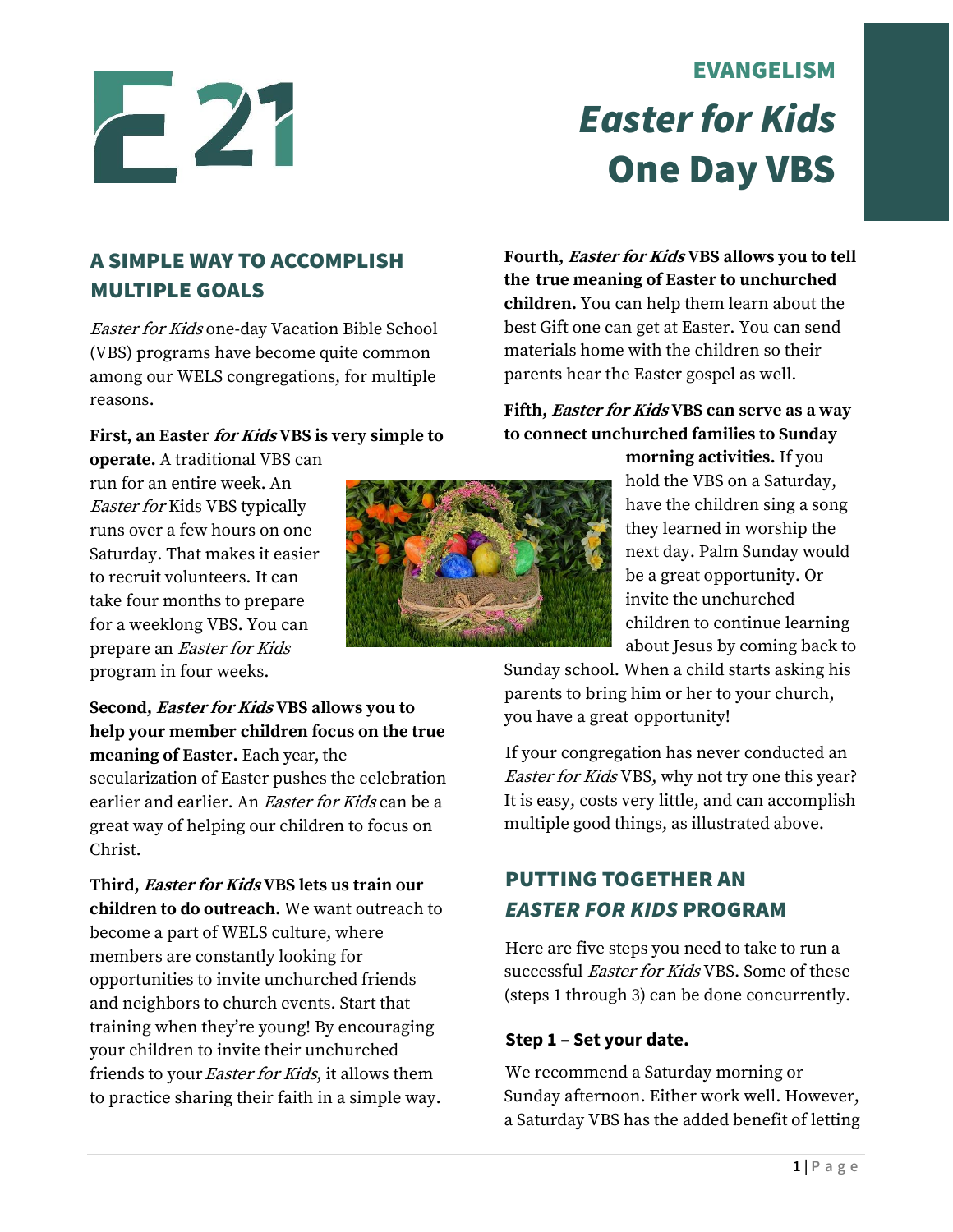you teach the children a song they can sing in next Sunday's worship service.

The ideal time is the Saturday before Easter which is the day before Palm Sunday. Some churches have had their VBS kids sing a song on Palm Sunday.

#### **Step 2 – Plan your program.**

An Easter for Kids VBS program typically consists of five things.

- 1) **Bible story time**  Sharing the victorious news of the empty tomb is job one of any Easter VBS. There are many ways you can do this.
- Use the lesson plan from your Sunday school materials. Christ Light has fabulous lessons plans about the Easter story. There are different ones geared toward a variety of ages. There is no concern about repeating them in Sunday school as well. The Resurrection is one of the most important truths about Jesus that kids will ever have the opportunity to hear and share.
- Holy Week is observed as the last week of Lent and begins with the celebration of Palm Sunday one week before Easter Sunday. Teach kids about Jesus' humble and triumphant entrance into Jerusalem on a donkey by using object lessons and storytelling activities connected to Holy Week Scripture readings.
- Since Easter Sunday is all about celebrating the Resurrection, you can include an empty tomb somewhere in the program. This is a fun Easter idea that lets you have some fun with decorating and teaching. First, set up a tent and drape it over with gray sheets to make it look more like a cave, or a tomb. Inside the "tomb", place several small strips of white cloth in the tent to symbolize the burial linens left behind. After talking about the death and resurrection of Jesus, have

each child talk about what they see inside the makeshift tomb. The disciples found the tomb empty because Jesus was no longer there. He is alive! Let each child take one strip of cloth to bring home to use in sharing the great news!

- Write your own lesson plan. It could be as simple as you (or someone who is a gifted reader and/or storyteller) walking through Matthew 28:1-8 "Jesus Rises From the Grave" or John 20:1-10 "The Empty Tomb" using props to illustrate the story. Then have some discussion questions for the kids.
- 2) **Music time**  You will want the children to spend some time in song. Pick Easter hymns that are well-known to your congregation's children so that they might serve as leaders in the singing: Jesus Christ is Risen Today, I Know That My Redeemer Lives, God Loved the World So That He Gave, etc.
- 3) **Craft time**  Simply google "children's Easter crafts," and you will find countless ideas of age-appropriate projects the children could do.
- 4) **Game time**  Have an Easter Egg Hunt with plastic eggs filled with candy. Google "children's Easter games." You will have many options.
- 5) **Snack time**  Over the course of three hours, the children will probably need a snack. This too could be turned into an activity. For example, children could decorate Easter cookies and take some home to give to their parents.

With those five different things in play, you can see how easy it would be to fill 3 hours.

A mistake that churches can make is in "overdoing" this. Your bible lesson need not be an elaborate play with great production value! Your craft need not be something expensive and complicated. You will easily fill the time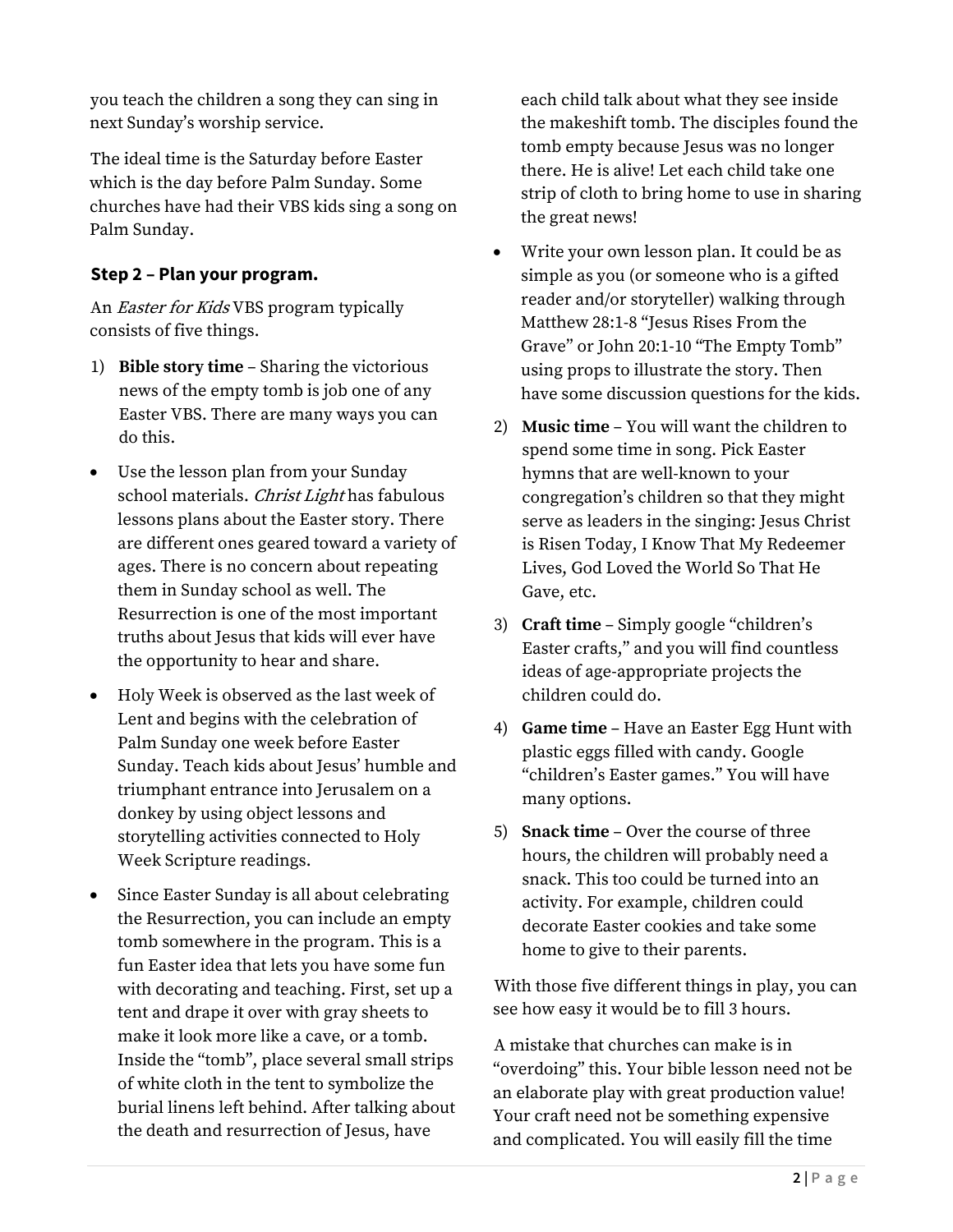even with simple activities. So just keep it simple, share the gospel, and let your children have some fun.

#### **Step 3 – Promote & register.**

There are many ways to promote your *Easter* for Kids VBS.

- Another *E21* post talks about doing doorhanger canvassing in your community. A promotional flyer about your VBS could be one of the things you insert into the bags.
- Have your congregation's parents mention your Easter for Kids VBS to the parents in the neighborhood. You could provide promotional material.
- Temporary signage is a great way to promote VBS. You can order a 4' by 8' full color banner from USPress.com for less than \$100. Put it in front of your church for the two weeks before the VBS.
- Radio stations and even TV stations will often promote children's activities for free. The fact that "for kids" is in your title might give you free airtime. Have someone in your church call up all the stations in your area and inquire about that.

You will want to have a registration form where parents can provide you not only with the names of their children, but also emergency contact information as well as information about potential food allergies. You could put this form online as a PDF file so that people could print it from your website. Or you could set up an e-mail address just for registration and ask people to provide the information you need that way. If you have someone tech savvy in your congregation (talk to your teens) you could have someone set up a Google Forms VBS registration.

#### **Step 4 – Recruit and staff.**

Undoubtedly, when you planned your VBS, you

had some people in mind to run it: teachers, teen helpers, skit performers, a piano player, etc. As registrations come in, determine if you have enough. If you have 20 kids sign up, you can easily handle the group with three or four people. If you have 60, you will need more.

If you have a large registration, you might consider structuring your staff in a way to have "stations." Rather than have all the kids do the same thing at the same time, divide them into groups, by age, and have them rotate from station to station: the story station, the craft station, the music station, etc.

#### **Step 5 – Rejoice and follow up!**

So your VBS is over. Rejoice that you have had the opportunity to serve those children with the gospel. However, you are not quite done yet. You want to follow up in three ways.

First, follow up by sending a thank-you to every parent for putting their child in your VBS. It could be a simple thank you card with a handwritten note. Time permitting, a member of your congregational evangelism team could also follow up, face-to-face, and drop off the same gift your congregation shares with worship visitors.

Secondly, follow up by having other events that children and their parents might come to. Easter Sunday and Christmas is a natural choice. Might there be others? What about a family movie night at church with pizza and popcorn? Or perhaps a VBS during the summer months. The point is you want to let the parents and children know you hope their visit was not a one-time thing.

Thirdly, there needs to be a leader—some key player—who thanks the VBS volunteers personally. They volunteered to serve Jesus, not to receive thanks. Thank them anyway!